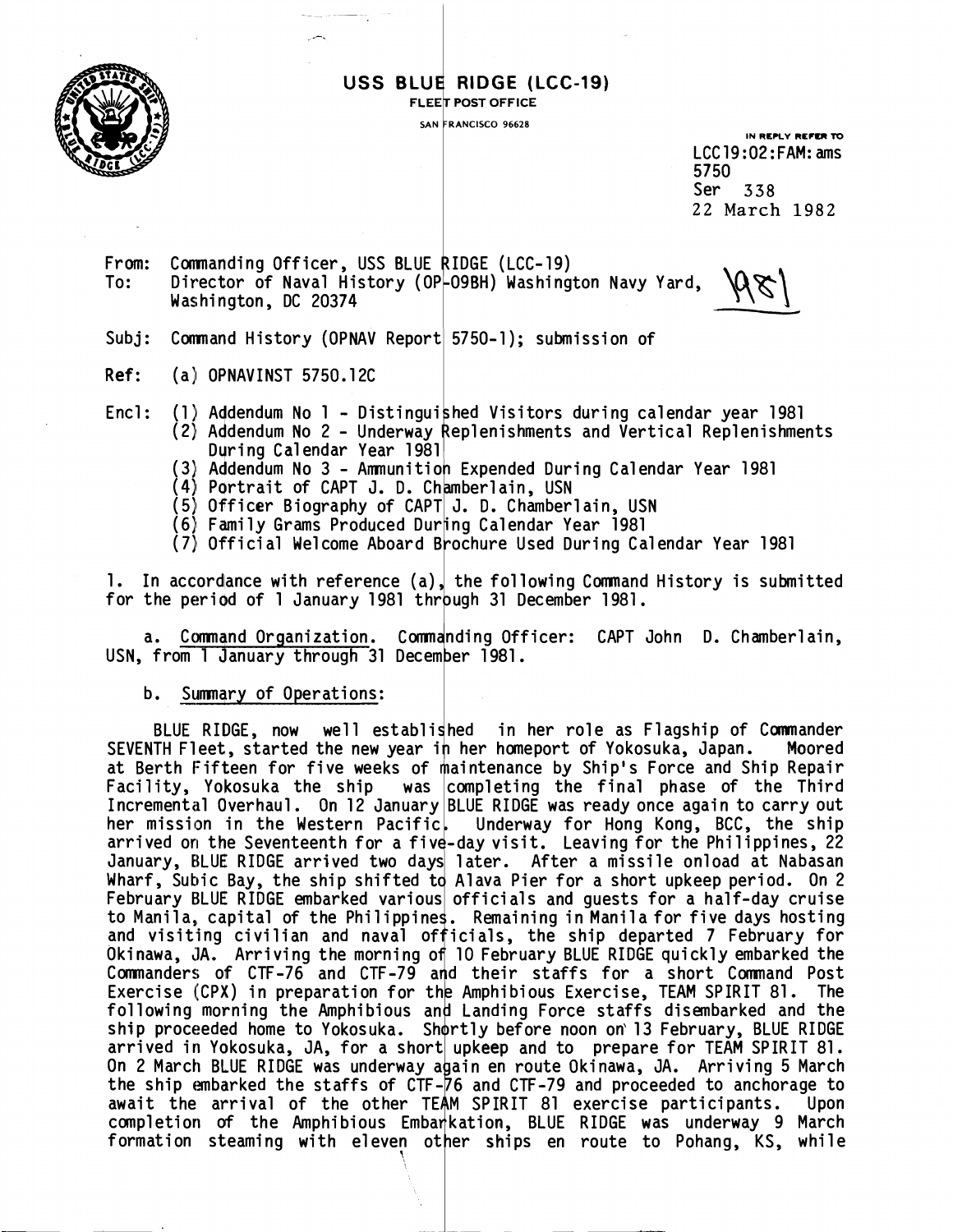participating as Amphibious Command|Ship in Exercise TEAM SPIRIT 81. Several days of formation steaming with tactical maneuvering provided the ship with excellent tactical experience after months of independent steaming. Anchoring excertent tactical experience arte<br>11 March off Pohang, the ship was<br>Area where extensive helicopter op RIDGE anchored and hosted a meeting of all TF-76 Commanding Officers. Later that afternoon, the TEAM SPIRIT 81 participants were underway again and BLUE RIDGE took station in her assigned OPAREA. Steaming in company with TEAM SPIRIT 81 participants in the evening, the ships were forced to anchor due to unsafe conditions presented by a thick fog. After several hours, the fog had cleared  $sufficiently$  to continue formation steaming. anchored for a few days in the assi<sub>l</sub>gned LCC OPAREA, and then was underway 21 March for Inchon, KS. urderway the next day for the LCC Operating Area where extensive helicopter operations were conducted. On 13 March BLUE On the Nineteenth BLUE RIDGE  $\sqrt{1 + 1}$  TEAM SPIRIT  $8\overline{1}$  was completed and judged a success, with valuable training experience gained by BLUE RIDGE and other participants. 23 March found BLUE RIDGE negotiating the long sea detail up to Inchon in heavy fog. The fog began clearing just before anrival and the ship anchored safely to spend five days visiting Inchon and Seoul, capital of South Korea. Underway 28 March for Okinawa, BLUE RIDGE arrived at Buckner Bay on the Thirtieth. The ship disembarked the staffs of CTF-76 and CTF-79 and embarked the Board of Inspection and Survey (INSURV). After INSURV pre-underway checks were completed, BLUE RIDGE was en route on the afternoon of 30 March to Yokosuka, JA. INSURV was completed satisfactorily and the ship moored starboard side to Yokosuka, JA, on 1 April. On 6 April BLUE RIDGE commenced the Fourth Incremental Overhaul and off-loaded ammunition at anchorage in preparation for drydock period. That same day the ship returned to Berth Eight, and was moved to Drydock Number Five, SRF Yokosuka, the following day. At 1157 on 9 April the dock had been pumped out and BLUE RIDGE was resting on keel blocks. Significant repair work accomplished during drydock<br>period included the following: the hull was sandblasted, primed and painted, the period included the following: the hull was sandblasted, primed and painted, the<br>SLQ-32 electronic warfare suite was installed, the majority of the Collection and Holding Tank (CHT) System was installed, and major habitability improvements were made. On 21 May the drydock was flooded, the caisson was removed, and at 1430 the bow cleared the sill. The ship was moved back to Berth Eight and Dock Trials were successfully conducted on 28 May to put the finishing touch on an ambitious but punctual overhaul. A Fast Cruise was conducted on 4 June, and on 8 June BLUE RIDGE went to anchorage to onload ammunition en route to sea for Post Repair Trials. The ship returned from Sea Trials 11 June, and the next day dependents and various Navy and Japanese officals embarked for a half-day Guest Cruise.

On Monday morning, 15 June, the ship embarked the Fleet Training Group. Western Pacific, and proceeded to the local operating area for a one week Training Assist. Various drills were conducted, finishing with a precision anchorage and mooring on the afternoon of the Nineteenth. Over the weekend, Japanese and U. S. Navy Midshipmen reported aboard for summer training and on 22 June BLUE RIDGE and JDS SHIRANE (DDH-147) were underway for the Annual U. S./Japanese Sister-Ship Operations. Tactical exercises were run between the ships around-the-clock to maximize the Two-Navy operational concept. En route to Beppu, JA, the ships encountered near-gale conditions with high winds and heavy seas; however, both ships arrived safely in the Kyushu city of Beppu, Japan, and anchored 24 June. On 27 June BLUE RIDGE and SHIRANE (translated "White Ridge") departed Beppu for Kagoshima, JA, also on the island of Kyushu. After a day of more exercises and tactical maneuvering, SHIRANE led the way into Kagoshima and anchored while BLUE RIDGE moored at Taniyama Pier. The ship was open for General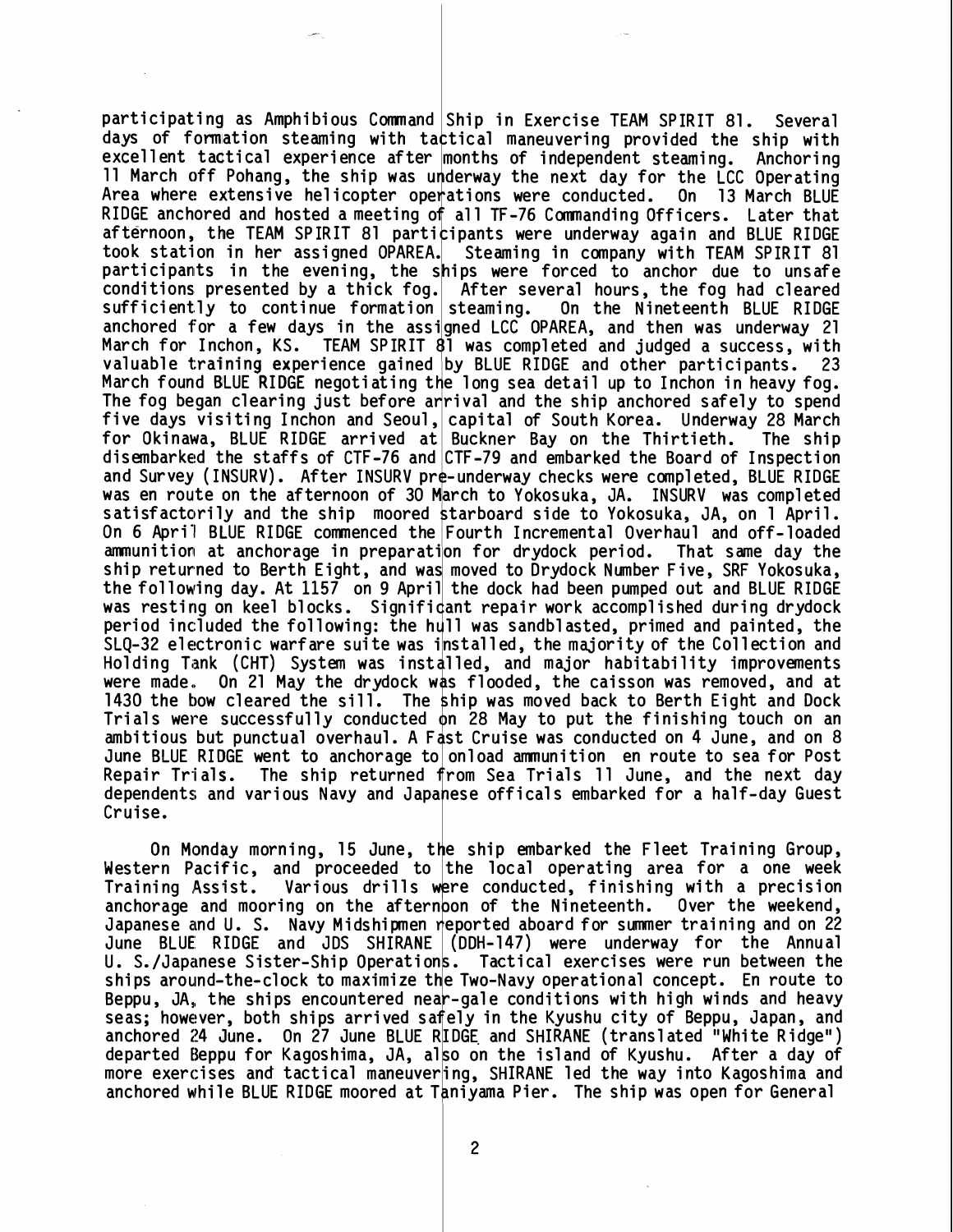Visiting (over 4,000 visitors) and hosted a reception on board before leaving 2<br>July for Sasebo, JA. After the one-day transit up the western coast of Kyushu, both ships moored in India Basin on 3 July and enjoyed a Fourth of July celebration with a picnic and sports activities the following day. Departing Sasebo on 7 July for the final leg of the cruise, both ships pursued an extensive underway exercise program, including high-line transfers with BLUE RIDGE sending one day and receiving the next. BLUE RIDGE followed SHIRANE into Yokosuka 10 July and the ship began a short upkeep period a few days later. By 30 July the ship had received another group of midshipmen, completed the upkeep and the inport portion of Mobile Team Training (MTT) Phase I. Underway that day for the<br>port portion of Mobile Team Training (MTT) Phase I. Underway that day for the<br>part connection of MTT Phase I. BLUE RIDGE pottward the cusping of ation is the sea portion of Mobile Team Training (MTT) Phase I. Underway that day for the<br>at-sea portion of MTT Phase I, BLUE RIDGE returned the evening of 31 July. On 3<br>August after a few days in port BLUE PIDGE was under August, after a few days in port, BLUE RIDGE was underway for Hong Kong, BCC. Forced to deviate from the original track due to reports of Tropical Storm Roy, the ship passed through the Babuyan Channel just north of Luzon and still Roy, the ship passed through the babayan thankel just horth of Euzon and still<br>made it to Hong Kong 8 August on schedule. Moored starboard side to HMS TAMAR for<br>five days, the ship enjoyed the visit and hosted several offi August for Singapore, the ship arrived on the Seventeenth and moored at the World Trade Center, remaining until 21 August, before heading for Penang, MY. On August Twenty-Second, the ship anchoned in Penang. Offered an alongside berth, BLUE RIDGE shifted to Swettenham Pien the next day. Problems caused by clogged sea suctions due to excessive harbor pollution at the berth forced the ship to move back to anchorage the following day. Underway 26 August for Subic Bay, BLUE RIDGE negoti ated the Ma1 acca and Singapore Straits. Arriving 31 August the ship loaded ammunition at Nabasan Wharf | and then moved to Alava Pier, Subic Bay. BLUE RIDGE remained in Subic for upkeep and was honored by the visit of ADM Thunas B. I-IAYWARD, USN, Chief of Naval Operations, on 4 September. **MTT** Phase I1 commenced 6 September when the ship got underway for Yokosuka. En route, BLUE RIDGE received a distress signal on 10 September and maneuvered to assist "Eternal Green", a merchant on fire.| On 12 September the ship arrived back in Yokosuka, and on 15 September VADM M. Staser HOLCOMB relieved VADM Carlisle A. H. TROST as Commander SEVENTH Fleet. The ship went out into Sagami Wan near Yokosuka 25 September for the Operational Plant Re-Certification Evaluation (OPPRE). OPPRE was completed successfully and BLUE RIDGE returned home on 27 September for a six-week Selected Restricted Availability (SRA) at SRF Yokosuka.

On 9 November the ship was underway for Post-SRA Sea Trials. Upon successful cmpletion of Sea Trials, BLUE RIDGE returned to Yokosuka the succession compression of sea friday, best whose recarned to rowosaka one for buckner bay. Embarking the staffs of CTF-76 and CTF-79 16 November, BLUE RIDGE participated in the Command Post Exercise 82-1. After successful completion and disembarkation of CTF-76 and CTF-79 staffs on 19 November, the ship was underway for Subic Bay, RP. Arriving 22 November BLUE RIDGE successful ly completed a Command Inspection by Commander Naval Surface Group Western Pacific under the threat of an approaching t*y*phoon. 24 November saw all ships inport Subic Bay, including BLUE RIDGE, sortie to evade the typhoon. BLUE RIDGE returned to Subic Bay the next day, after the storm had passed, ard enjoyed the Thanksgiving Holiday before leaving 27 November for Sasebo, JA. | En route to Sasebo, the ship conducted a token UNREP with USNS NAVASOTA (T-AO-106), and other training evolutions. Arriving 2 December and mooring in India Basin, BLUE RIDGE visited Sasebo for three days before leaving for Fukuoka, JA. After a half-day transit, the ship anchored overnight to enter Fukuoka the next day. 6 December saw general visit-

3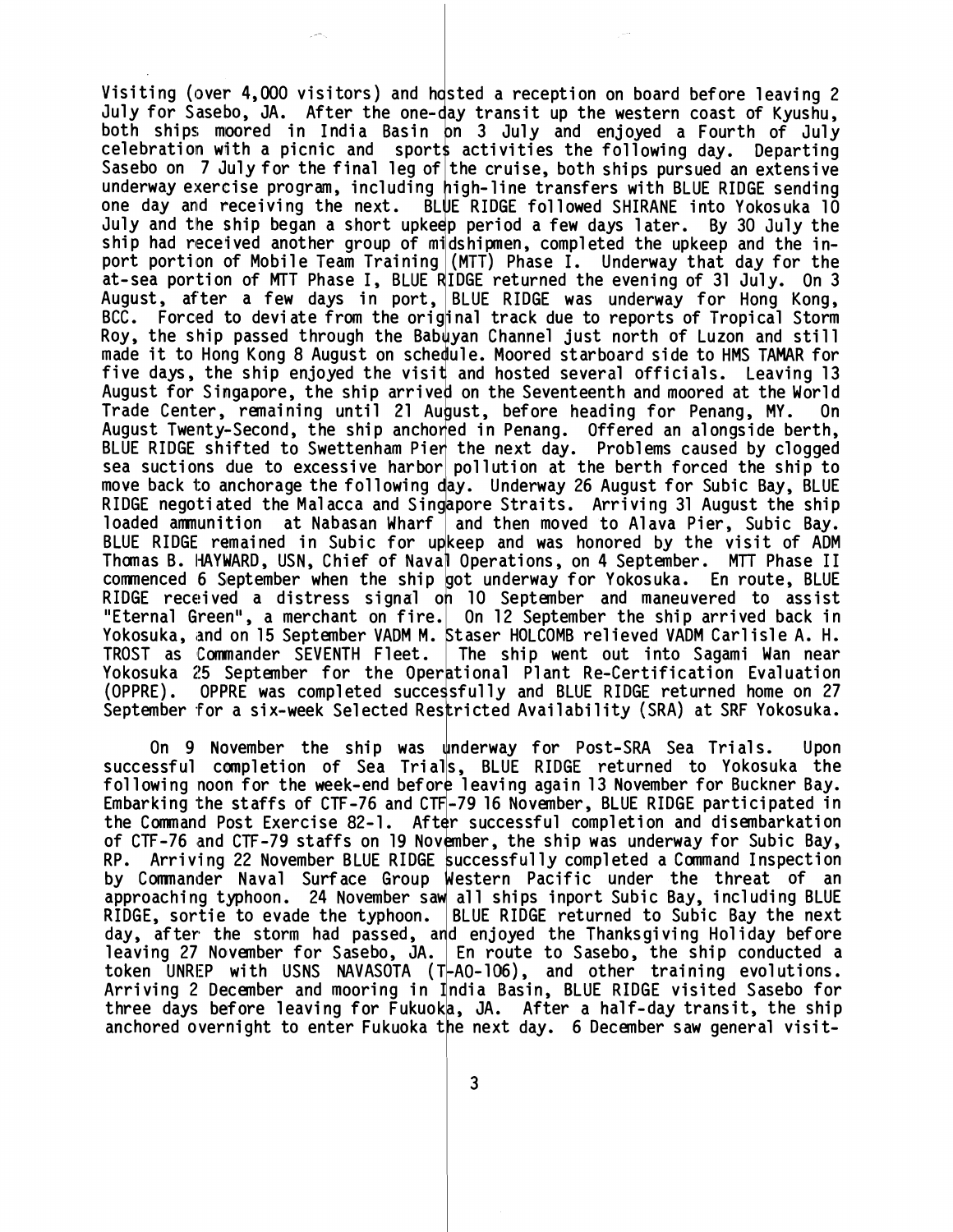ing and other protocol events occupying much of the ship's time. Upon completion **of the port visit on 9**  another half-day transit the ship anchored overnight again, and entered Pusan the next day, 10 December. Leaving 14 December BLUE RIDGE proceeded to Yokosuka where she arrived 17 December and moored starboard side to Berth Eight, Fleet Activities Yokosuka, remaining through the New Year to enjoy the holidays and a period of leave and upkeep.

U **J.** D . **CHAMBERLAIN** 

 $\sim$   $\sim$ 

Copy to (w/o encl (4), (5), (6), (7), (8))<br>COMNAVSURFPAC **COMNAVSURFGRU WESTPAC CINCPACFLT** 

 $\sim$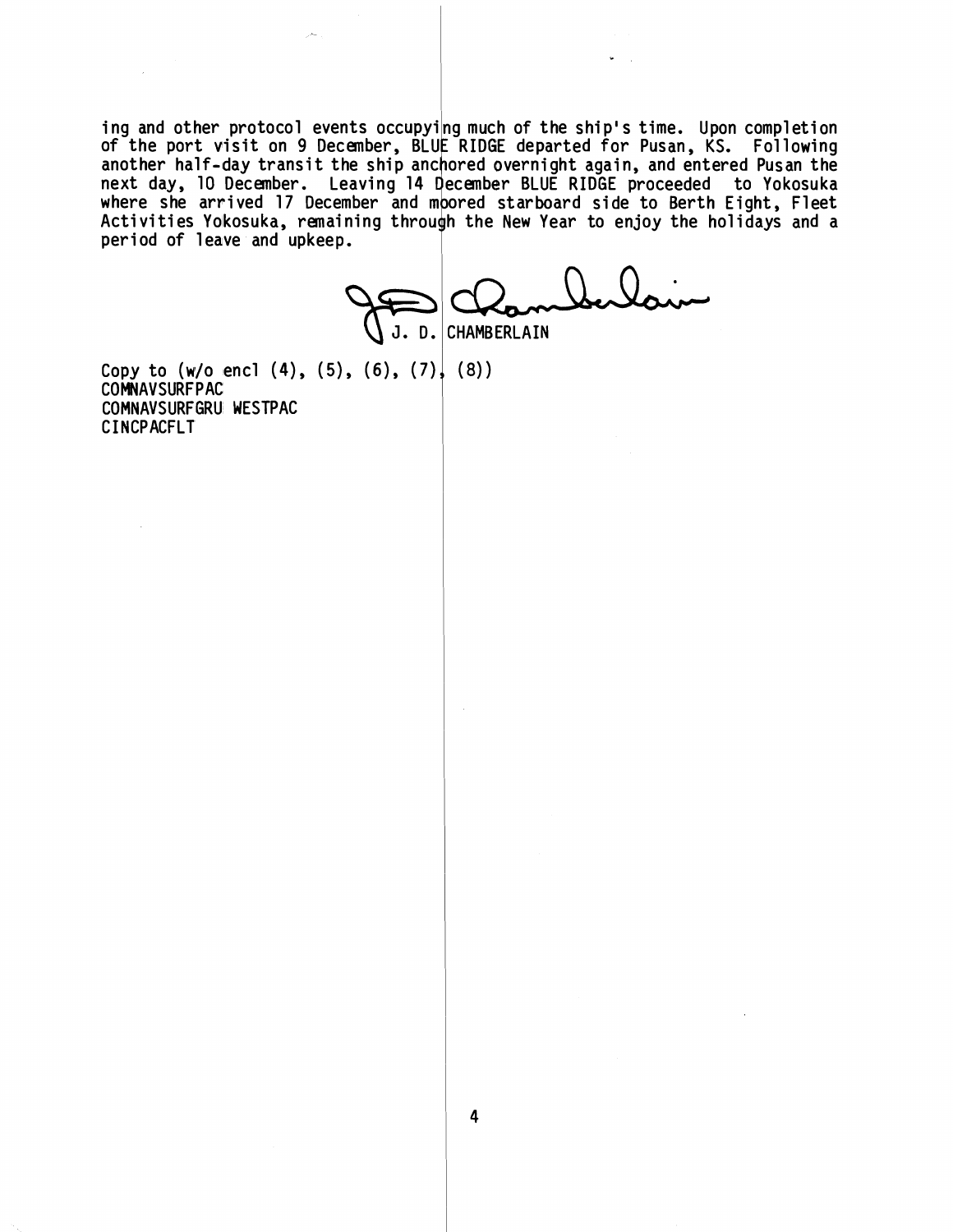## ADDENDUM NO. 2

#### UNDERWAY REPLENISHMENIS <u>DURING CA</u> ; AND VERTICAL REPLENISHMENTS .ENDAR YEAR 1981

| SHIP: | DATE: 10 Mar 1981<br>TYPE: TOKEN UNREP (STA 2 & 6)<br>USS ASHTABULA (AO-51)                                     |
|-------|-----------------------------------------------------------------------------------------------------------------|
|       | DATE: 8 JUL 1981<br>TYPE: UNREP (PERSONNEL TRANSFER) (DUMMY) (SEND) (STA 3)<br>SHIP: JMSDF SHIRANE (DDH-143)    |
|       | DATE: 9 JUL 1981<br>TYPE: UNREP (PERSONNEL TRANSFER) (DUMMY) (RECEIVE) (STA 3)<br>SHIP: JMSDF SHIRANE (DDH-143) |
|       | DATE: 27 NOV 1981<br>TYPE: VERTICAL REPLENISHMENT (MISSILES)<br>SHIP: CH-46 CUBI PT, RP                         |
| DATE: | 27 NOV 1981<br>TYPE: TOKEN UNREP (STA 1 & 5)<br>SHIP: USNS NAVASOTA (TAO-106)                                   |

 $\mathcal{L}_{\text{in}}$ 

 $\mathcal{A}$ 

Encl osure (2)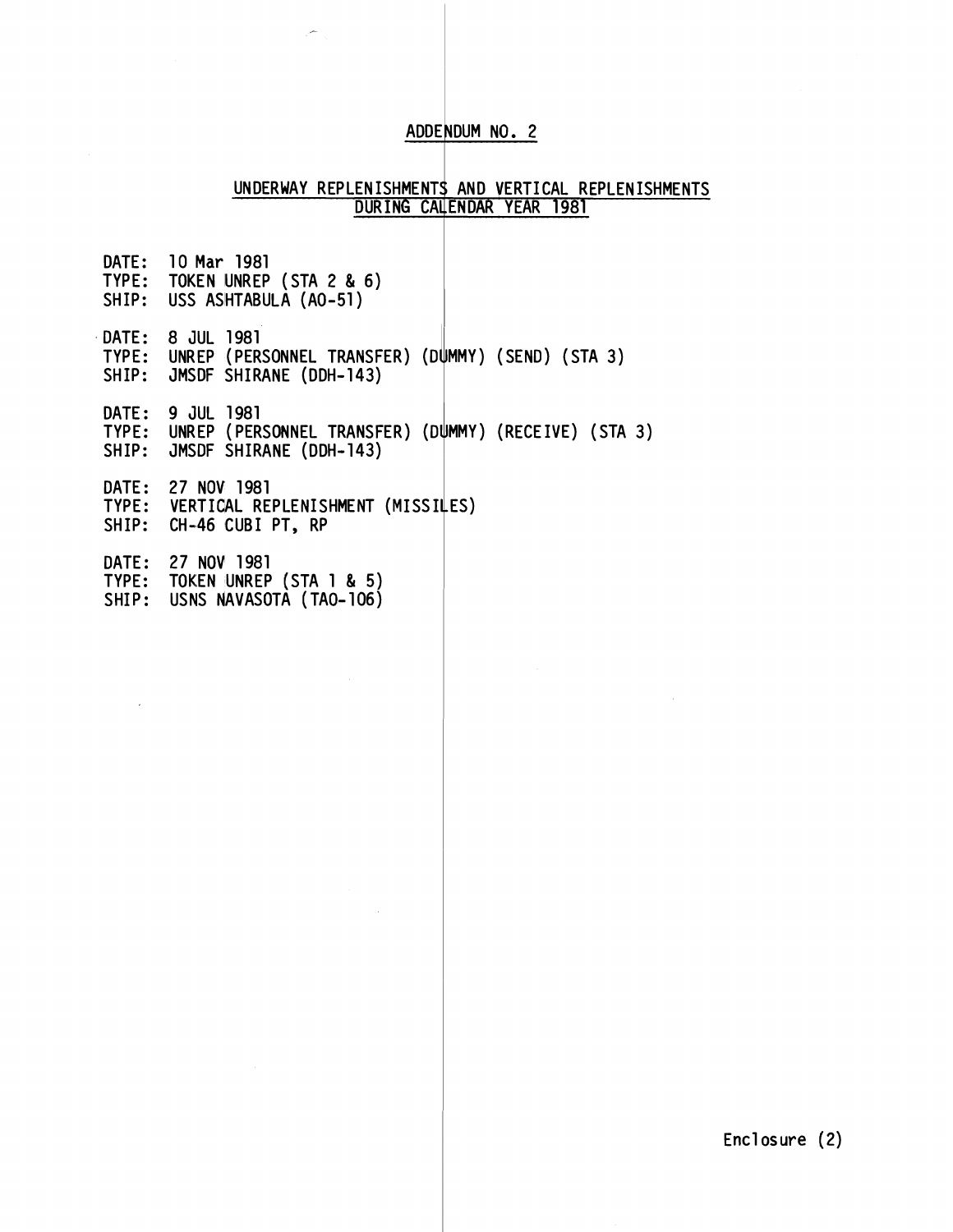#### ADDENDUM NO. 3

#### AMMUNIILON EXPENDED DURING THE CALENDAR YEAR 1981

| MT 31                                                                    | (LEFT GUN)                                          |     |            | MT 31                                                                                    |             | (RIGHT GUN)                                                         |
|--------------------------------------------------------------------------|-----------------------------------------------------|-----|------------|------------------------------------------------------------------------------------------|-------------|---------------------------------------------------------------------|
| 15 JAN 1981<br>23 JUN<br>1981<br>8 JUL 1981<br>10 SEP 1981<br>1 DEC 1981 | 10 Rounds<br>$\frac{3}{5}$<br>10<br>$\underline{6}$ |     |            | JAN<br>1981<br>15<br>JUN<br>1981<br>23<br>8 JUL 1981<br>10 SEP 1981                      |             | 10 Rounds<br>$\begin{array}{c}\n3 \\ 5 \\ 10\n\end{array}$          |
| TOTAL ROUNDS:                                                            | 34                                                  |     |            | TOTAL ROUNDS:                                                                            |             | 28                                                                  |
| MT 32                                                                    | (LEFT GUN)                                          |     |            | MT 32                                                                                    |             | (RIGHT GUN)                                                         |
| 15 JAN 1981<br>23 JUN 1981<br>8 JUL 1981<br>10 Sep 1981<br>1 Dec 1981    | 5 Rounds<br>3<br>5<br>10<br>$\frac{5}{1}$           |     |            | 1981<br>JAN<br>15<br>23<br><b>JUN</b><br>1981<br>8 JUL 1981<br>10 SEP 1981<br>1 DEC 1981 |             | 10 Rounds<br>$\begin{array}{c}\n 3 \\  5 \\  9 \\  6\n \end{array}$ |
| TOTAL ROUNDS:                                                            | 28                                                  |     |            | TOTAL ROUNDS:                                                                            |             | 33                                                                  |
|                                                                          | GRAND TOTAL ROUNDS EXPENDED:                        | 123 |            |                                                                                          |             |                                                                     |
|                                                                          | MISSILES: NO MISSILES FIRED, NO MISSILES EXPENDED.  |     |            |                                                                                          |             |                                                                     |
|                                                                          | LAUNCHER #1                                         |     | SUPER RBOC |                                                                                          | LAUNCHER #2 |                                                                     |
|                                                                          | 6<br>8 JUNE 1981                                    |     |            |                                                                                          | 8 JUNE 1981 | $6 \overline{}$                                                     |

| LAUNCHER #1                  |      | SUPER RBOC | LAUNCHER #2   |                 |
|------------------------------|------|------------|---------------|-----------------|
| 8 JUNE 1981                  | 6    |            | 8 JUNE 1981   | $6\overline{6}$ |
| TOTAL ROUNDS:                | 6    |            | TOTAL ROUNDS: | 6               |
| LAUNCHER #3                  |      |            | LAUNCHER #4   |                 |
| 8 JUNE 1981                  | 6    |            | 8 JUNE 1981   | 6               |
| TOTAL ROUNDS:                | 6    |            | TOTAL ROUNDS: | 6               |
| GRAND TOTAL ROUNDS EXPENDED: | - 24 |            |               |                 |

Encl osure (3)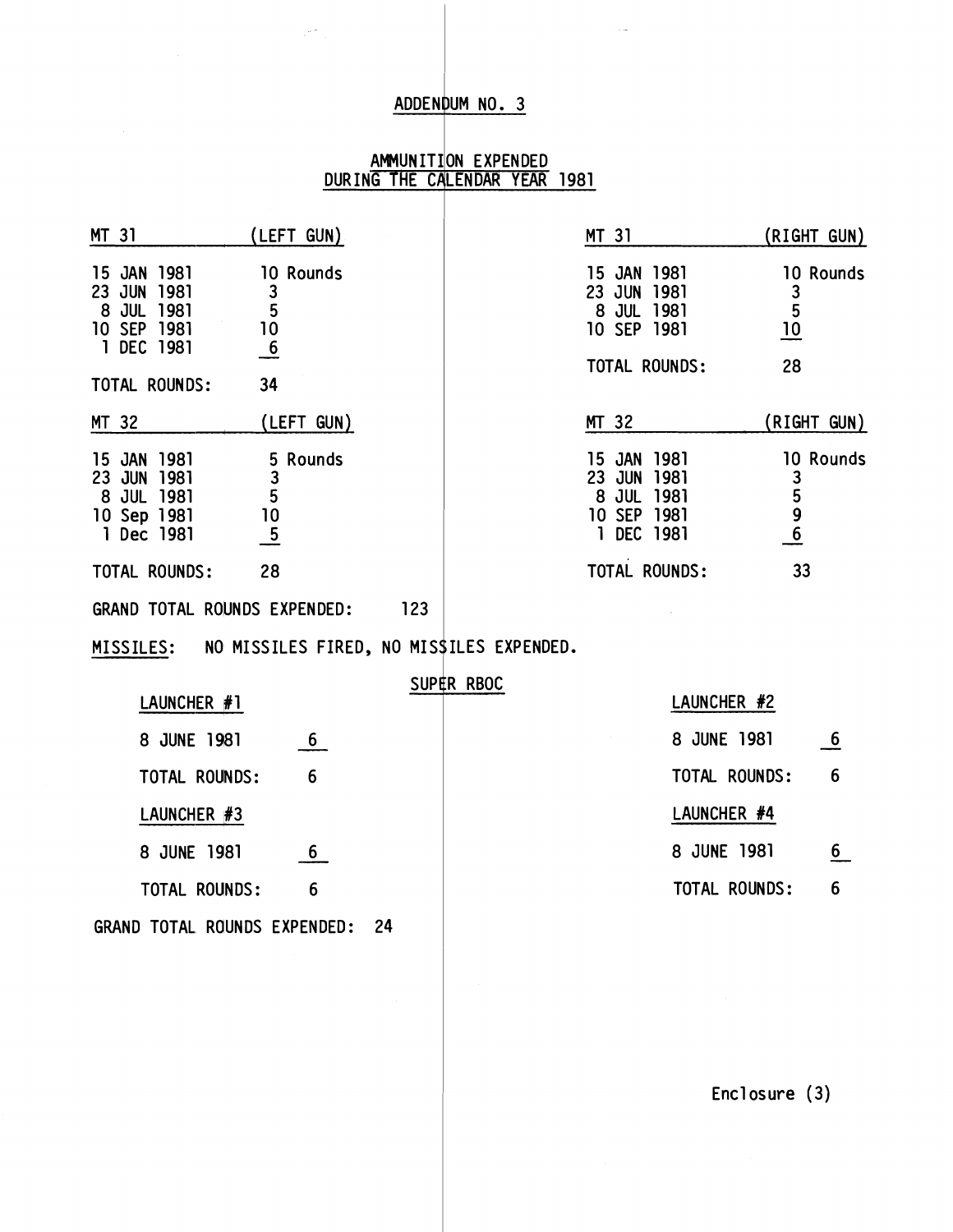# ADD<br>
DISTINGUISHED VISITO<br>
DATE EVENT<br>
EVENT<br>
17 January Calls by CAPT A A W DISTINGUISHED VISITORS DURING CALENDAR YEAR 1981

- 17 January Calls by CAPT A. A. WAUGH, Captain in Charge, Hong Kong; Mr. R. C. SMITH, Counselor, Canadian Commission; Mr. G. J. KLINTWORTH, First Secretary, Australian Commission; Mr. T. E. LLOYD, General Manager (Far East), South Carolina State Port Authority.
- 3 February Calls by CAPT J. B. BALBIN, CO RPS ANG PANGULO: CAPT B. R. SUAREZ, Deputy Commandant, Philippine Coast Guard; CAPT R.<br>C. STRANGE, U. S. Naval Attache, American Embassy, Manila;<br>CDR R. S. ANTOS, PN, Manager, Manila Port. C. STRANGE, U. S. Naval Attache, American Embassy, Manila;
- 24 March Calls by RADM YU In Chu, ROKN, Commander FIFTH Sector, ROK Navy; COMMO CHANGI So Hu, Commander Intelligence Unit, ROKN; Mr. Lee Hoi Rim, President, Inchon Chamber of Commerce; Mr. CHO Dong Hwon, Vice Mayor, Inchon, Korea; Mr. LEE Yong Rin, Defense Security Command, Korea.
- 7 April Visit by MGEN ROCKWELL, CINCPAC Director for  $c^3$ .
- 10 April Visit by CAPT K. KOTAKI, Director of Second Education Second Service School, JMSDF.
- 12 June CAPT BADEMAN, Chief of Staff, Commander Naval Forces Japan, CAPT LEHMBERG, Commander Submarine Group SEVEN; CAPT CARR, CO NRMC; Yokosuka CAPT DOERR, Commander Destro*y*er Squadron CAPI LEHMBERG, Commanger Submarine Group SEVEN; CAPI CA<br>CO NRMC; Yokosuka CAPT DOERR, Commander Destroyer Squad<br>FIFTEEN; CAPT LAWLER, CO USNAF Atsugi, Mr. G. I. PURDY,<br>Prosident, American Chambon of Commance ombanked for t President, American Chamber of Commerce embarked for the Guest Cruise.
- 24 June Visits by CAPT Tohru IWASAWA, CO SHIRANE; COL Tomihiro<br>UMEYAMA, Commander 41st Infantry Regiment; and Mr. KAWAN<br>Chief of Maritime Safety, Beppu, Japan<br>Calls by CAPT Yoichi TASAKI. Chief of Police (Central). UMEYAMA, Commander 41st Infantry Regiment; and Mr. KAWANO,<br>Chief of Maritime Safety, Beppu, Japan
- 29 June Calls by CAPT Yoichi TASAKI, Chief of Police (Central), Kagoshima, Mr. Sueo MAUIZONO, Commander Kagoshima Prefecture Liason Office.
- 3 July Calls by Mr. Yoshitoshi TOMONAGA, Chief, Maritime Safety, Sasebo; Mr. Kenji IBA, Chief of Sasebo Defense Facility Administrative Office; Dr. Yoshihisa|TOMOHIRO, Director, Dojinkai Hospital;<br>and CDR W. G. NORCROS\$, USN, CSO FLEACT Sasebo.
- 10 July Call by CAPT WATAOKA, JMSDF Liason Officer.

13 July Visit by RADM D. P. ROANE, COMNAVSURFGRU WESTPAC.

 $Enclosure(1)$